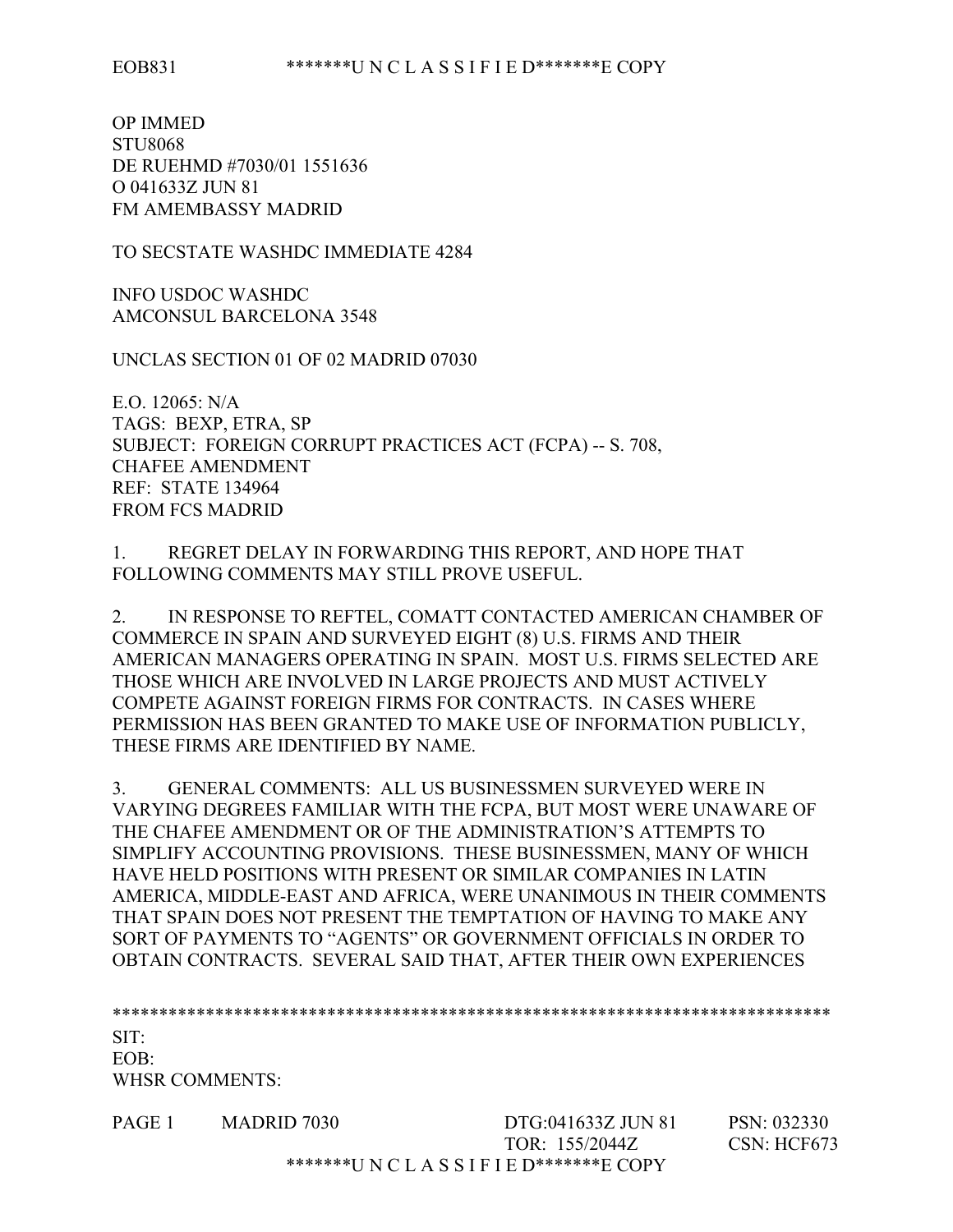ELSEWHERE, THEY WERE "PLEASANTLY SURPRISED" BY CONDITIONS IN SPAIN. SOME GOVERNMENT OFFICIALS MAY ACCEPT SMALL GRATUITIES AT CHRISTMAS TIME AND ON OTHER OCCASIONS, BUT IN GENERAL, THE GOS OFFICIALS WITH WHOM THESE U.S. BUSINESSMEN HAVE COME INTO CONTACT HAVE BEEN CAREFUL TO AVOID ANY BEHAVIOR WHICH MIGHT CREATE A CONFLICT OF INTEREST. SOME HIGH-RANKING SPANISH MILITARY OFFICERS HAVE EVEN REFUSED LUNCHEON INVITATIONS FOR THIS REASON, ON THE ORDER OF THEIR SUPERIORS. CONSEQUENTLY, SAY U.S. BUSINESSMEN, THEY CAN PROVIDE NO EXAMPLES OF EMBARRASSMENT TO LOCAL OFFICIALS, OR IRRITATIONS IN BILATERAL RELATIONS. SIMILARLY, NO COMPANY CAN (OR WILL) CITE A CONCRETE EXAMPLE WHERE FCPA HAS IN ANY WAY CAUSED THE COMPANY TO LOSE BUSINESS IN SPAIN.

4. ON OTHER ASPECTS OF THE FCPA, U.S. COMPANY OFFICIALS MADE THE FOLLOWING COMMENTS:

MCDONNELL-DOUGLAS: THE COMPANY OFFICIAL KNOWS OF SEVERAL U.S. FIRMS WHICH NO LONGER WANT TO DO BUSINESS OVERSEAS BECAUSE "THEY WERE ONCE BURNED AND DO NOT WANT TO BE BURNED AGAIN." IN REGARD TO MCDONNELL-DOUGLAS ITSELF, THE COMPANY'S REGULATIONS ARE MORE STRICT THAN CALLED FOR BY THE FCPA, AND THIS CREATES AN ADDED BURDEN. E.G., EMPLOYEES MUST SIGN LOYALTY OATHS, NOTARIZED BY A U.S. CONSULATE. SINCE THERE IS A FEE FOR NOTARIZATION, QUIPPED THE OFFICIAL, U.S. GOVERNMENT IS THE ONLY GOVERNMENT WHICH HAS MADE ANY MONEY FROM MCDONNELL-DOUGLAS AS A RESULT OF THE FCPA.

LOCKHEED: MANAGER COMMENTED SOMEWHAT RUEFULLY THAT IT WAS THE LOCKHEED SCANDAL OF MID-SEVENTIES WHICH UNDOUBTEDLY HAD MOST TO DO WITH BRINGING ABOUT THE FCPA. AFTER THAT, NOBODY WANTED ANYTHING TO DO WITH LOCKHEED. THE FIRM INSTITUTED A SYSTEM OF CHECKS-AND-BALANCES ON ITS EMPLOYEES, TO SUCH AN EXTENT THAT IT BECAME VERY HARD TO COMPLY WITH THE INTERNAL REGULATIONS. THESE REGULATIONS CREATED CONSIDERABLY MORE PAPERWORK. IN SPAIN, LOCKHEED HAD DIFFICULTY LIVING DOWN ITS REPUTATION AS RESULT OF THE SCANDAL, BUT HAS NOW RE-ESTABLISHED ITSELF: THE SPANISH AIR FORCE HAS BEEN PLEASED WITH ITS LOCKHEED C-130 AND HAS RECENTLY PURCHASED FIVE ADDITIONAL AIRCRAFT.

--- NORTHRUP: MANAGER CANNOT POINT TO ANY SPECIFIC PROBLEMS IN SPAIN. HE HAS SEEN NO EVIDENCE WHATSOEVER OF CORRUPTION, AT LEAST IN THE SPANISH AIR FORCE. ON A MORE GENERAL NOTE, HOWEVER, MANAGER POINTED TO SEVERAL PROBLEMS CAUSED BY THE FCPA. HE KNOWS OF MANY OTHER COMPANIES, E.G., WHICH, IN ORDER TO GET AROUND THE LAW'S REPORTING REQUIREMENTS, HAVE ESTABLISHED A SEPARATE SPANISH COMPANY, OR JOINED AN EXISTING ONE, SO THAT THEY CAN ISOLATE THEMSELVES FROM THE BIDDING AND CONTRACTING PROCESS. THE SPANISH FIRM ACTS AS THE CONTRACTING PARTY; THE U.S. FIRM PROVIDES EQUIPMENT

PAGE 2 MADRID 7030 DTG:041633Z JUN 81 PSN: 032330 TOR: 155/2044Z CSN: HCE673 \*\*\*\*\*\*\*U N C L A S S I F I E D\*\*\*\*\*\*\*E COPY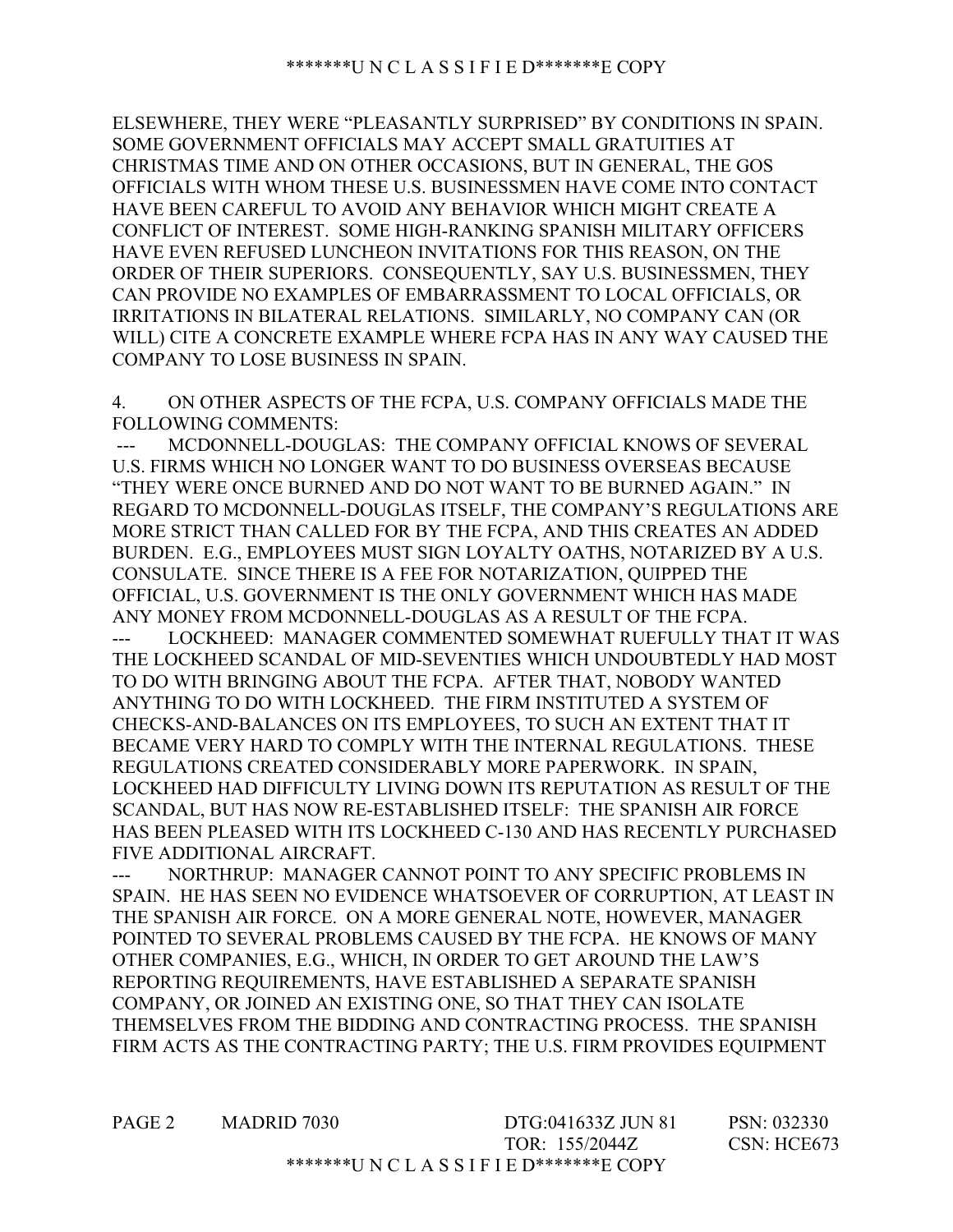## \*\*\*\*\*\*\*U N C L A S S I F I E D\*\*\*\*\*\*\*E COPY

AND ASSISTANCE DIRECTLY TO THE SPANISH FIRM, AND CAN THEN SAY IT HAD "NO REASON TO KNOW". ANOTHER EXAMPLE: PARENT CORPORATIONS ARE RETICENT TO ALLOW THEIR OVERSEAS SALESMEN TO TAKE THE BT.